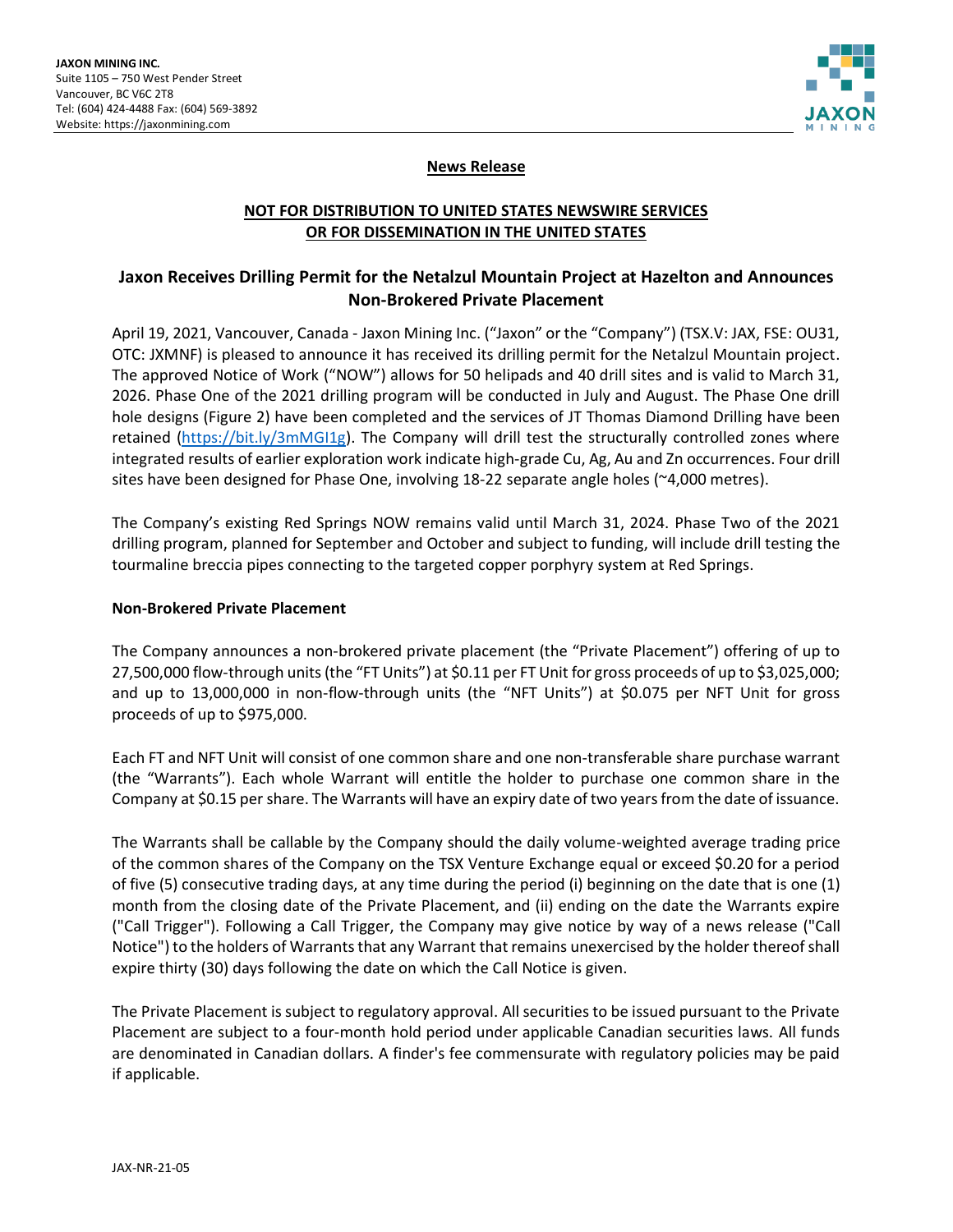Proceeds raised from the issuance of the FT Units will be used to fund the drilling programs for the Netalzul Mountain and Red Springs projects. Proceeds from the issuance of the NFT Units will be used for additional field exploration programs and for general working capital.

**John King Burns, Chairman and CEO, commented,** "*In 1989, 108 holes were drilled before hole 109, the discovery hole, was completed at Eskay Creek. Our multidisciplinary approach to the development of our conceptual geological models, the siting of our targets, and the engineering of our drill programs, is designed to improve the results of and decrease the cost and risk associated with exploration drilling, by reducing the number of exploration drill holes required to document a discovery. During the 2021 season, we expect to confirm two Eskay-scope discoveries, one at Netalzul Mt and the second at Red Springs, both within the first ~19 holes. By the end of 2021, we look forward to christening the Skeena Arch as BC's new 'Copper Triangle'."*



*Figure 1. Netalzul Mt NOW map of proposed drill pads*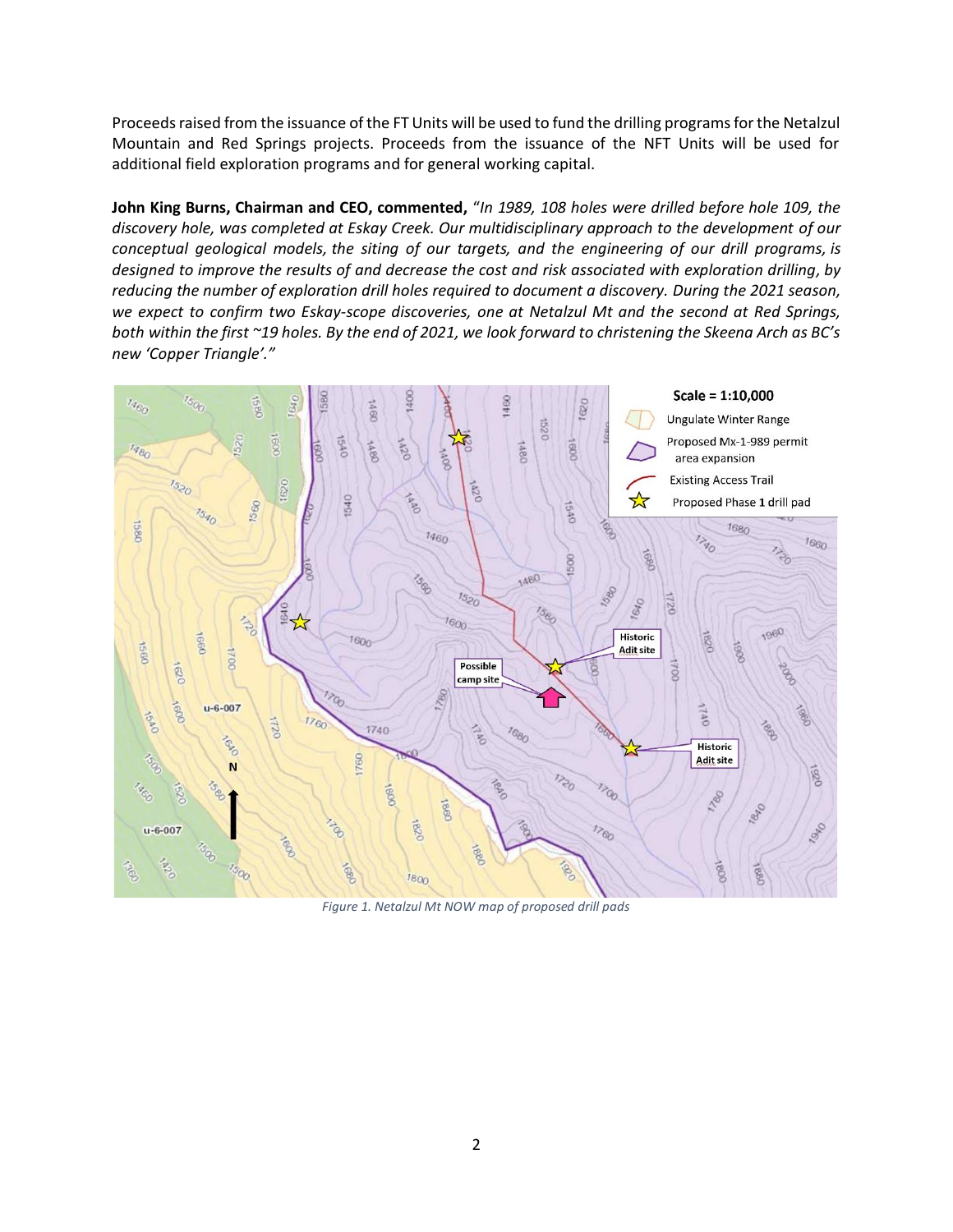

*Figure 2. Design of drilling holes within 3D conceptual mineralization model.*

#### **About Jaxon Mining Inc.**

Jaxon Mining is a Canadian-based exploration and development company pursuing the discoveries of commercial scale and grade Cu, Au, Ag, polymetallic projects. Jaxon focuses on overlooked and underexplored targets with deeper intervals that have not been identified or adequately explored; in areas that often have not been systematically mapped, modeled or drilled. Jaxon is currently focused on the Skeena Arch, an exceptionally orogenic and metallogenic area, in one of the most richly endowed terrains in British Columbia. The Company is preparing its 2021 drilling program to test the Netalzul Mountain and Red Springs projects on its 100% controlled Hazelton property.

ON BEHALF OF THE BOARD OF DIRECTORS JAXON MINING INC.

"*John King Burns*"

John King Burns, Chairman

For more information please contact:

Investor Relations

Kaye Wynn Consulting T: 604-558-2630 TF: 1-888-280-8128